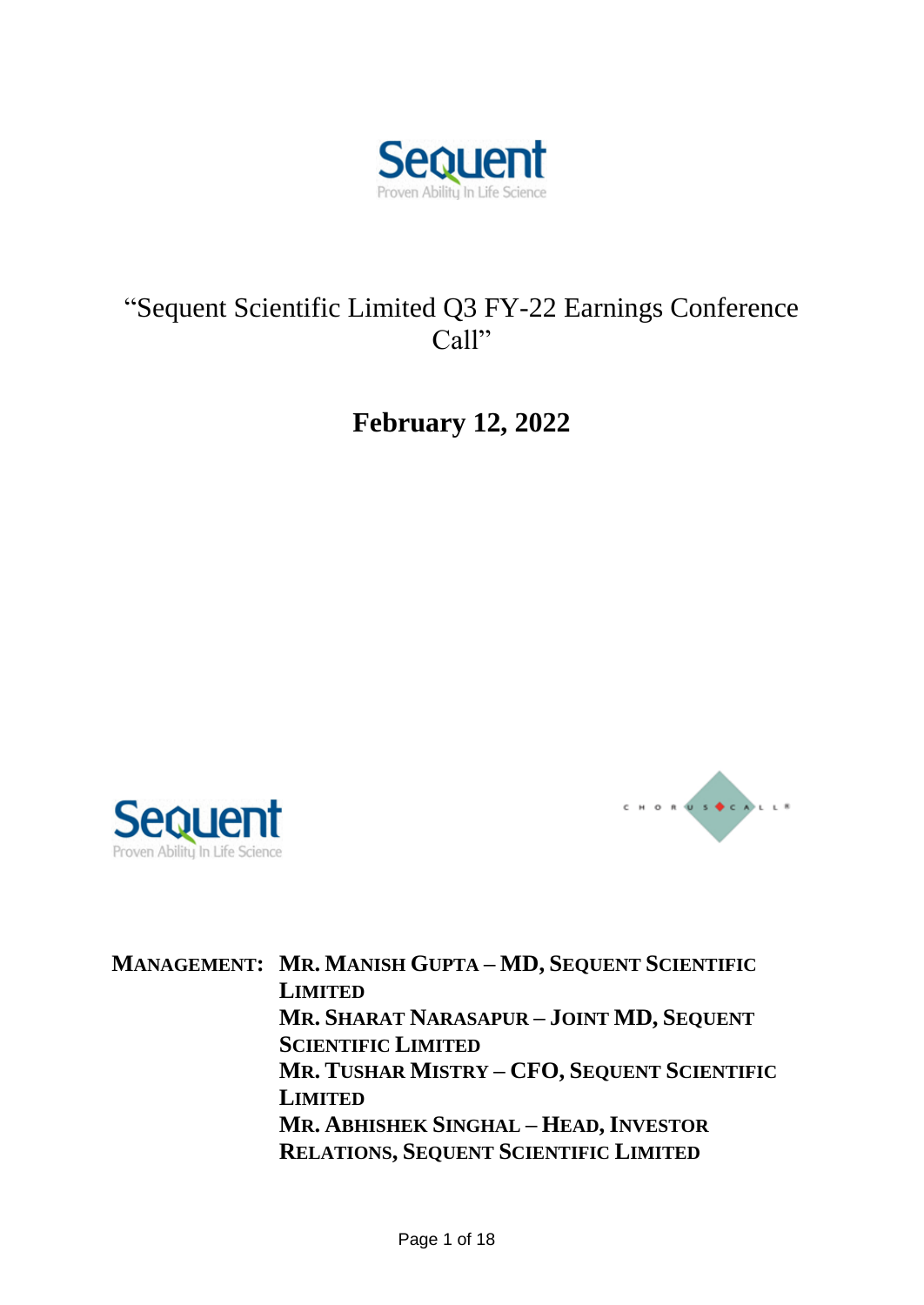

**Moderator:** Ladies and gentlemen good day and welcome to Sequent Scientific Limited Q3 FY22 Earnings Conference Call hosted by Limited. As a reminder all participant lines will be in the listen-only mode and there will be an opportunity for you to ask questions after the presentation concludes. Should you need assistance during the conference call, please signal an operator by pressing '\*' then '0' on your touchtone phone. Please note that this conference is being recorded. I now hand the conference over to Mr. Abhishek Singhal. Thank you and over to you sir.

**Abhishek Singhal:** A very good morning and thank you for joining us today for Sequent Scientific's earnings conference call for the third quarter and nine-months ended financial year 2022. Today we have with us Manish; Sequent's Managing Director, Sharat; Joint Managing Director and Tushar; CFO to share the highlights of the business and financials for the quarter. I hope you've gone through our results release and the quarterly investor presentation which have been uploaded on our website as well as the stock exchange. The transcript for this call will be available in a week's time on the company's website. Please note that today's discussion may be forward-looking in nature and must be viewed in relation to the risks pertaining to our business. After the end of this call, in case you have any further questions please feel free to reach out to the investor relations team. I now hand over the call to Manish to make the opening comments.

**Manish Gupta:** Thank you, Abhishek. Good morning, everyone. A very warm welcome to our Q3 and 9MFY22 earnings call. Joining me on this call are Sharat Narasapur, our Joint Managing Director, and Tushar Mistry, our CFO. I take this opportunity to wish each one of you a very Happy and Prosperous New year 2022.

> With the third wave of covid now largely behind us, I must admit that the nervousness that I had in late December at the beginning of the third wave is replaced with strong optimism, especially at the business front.

> Coming to the business performance during the quarter, while our overall growth appears muted at 4.8% on a constant currency basis, this is largely on account of significant port congestion in India in December which led to almost 15% of our API dispatches not making to reported numbers. Overall, we saw a significant improvement in our API order-book and dispatches in the quarter which were almost at Q3 21 levels. While Albendazole continued to be subdued, our other API portfolio witnessed a 28% growth in the first 9 months. We also saw a recovery even in Albendazole with a sequential growth of 20%. This gives us strong confidence around API business being robust in Q4 with the growth momentum not only continuing but even accelerating in FY23, on the back of recovery in albendazole and commercialization of our multi-year MSA with a leading 'Top 10' animal health company.

> Our formulations business continued its sequential growth momentum with an impressive 18.5% year on year growth on constant currency basis. Our strategic footprints in LATAM, India and Turkey continue to drive the formulations business. We faced extreme volatility in currency in Turkey. However, our proactive management initiatives ensured a 34% growth in the country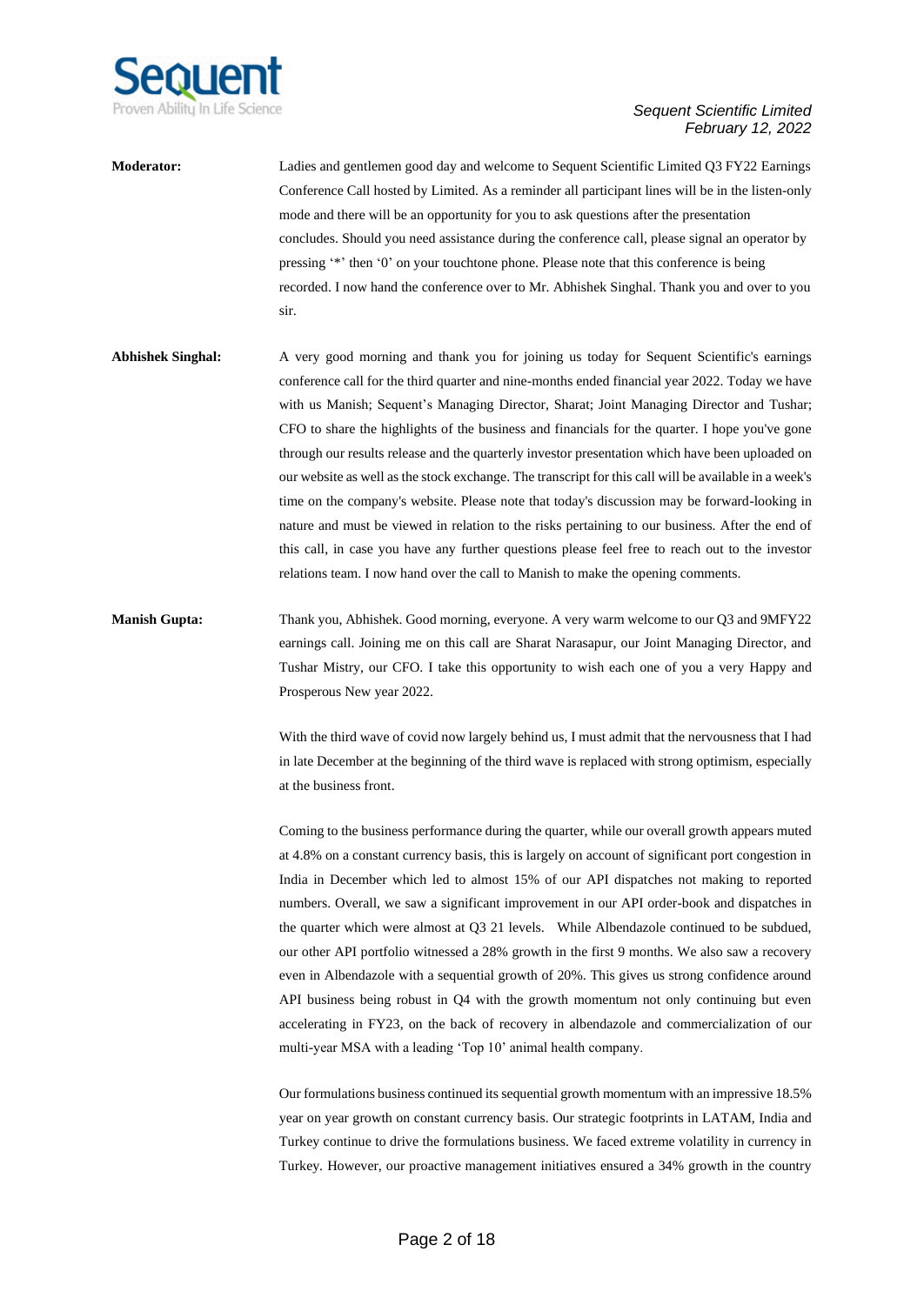

without sacrificing on the margins. We continue to build Turkey as a major hub for our export business and this recent depreciation makes this strategy even more attractive. Europe business also accelerated in q3 after a period of muted growth.

The industry has been plagued with rising and volatile input costs throughout the year. While the costs stay elevated, there seems to be a stabilization of volatility. Our efforts to mitigate the impact of these costs through price increase is beginning to show in the numbers in q3 and we expect a larger impact from q4 as price increases typically kick in the new calendar year. Overall, we envisage a sharp recovery in our operating margins to get closer to the FY21 margins in FY23.

Coming to a couple of corporate updates, in December we signed a definitive agreement to acquire a 100% stake in Nourrie in Brazil. This strategic acquisition is in line with our growth strategy and vision for Sequent 2.0 and marks our foray in the fast-growing companion animal segment in Brazil. Nourrie acquisition provides a portfolio of 23 commercialized and near-term pipeline of 17 products for pet and swine segments. We expect to close the transaction by end of February. Further, we also consolidated our holdings in our Brazil subsidiary to 100% by acquiring the residual minority stake. With this, we now have 100% ownership across all key subsidiaries excepting Spain, consolidating over 90% of the profits of the company.

Finally, as I mentioned earlier, we are confident of strong recovery in our API business from q4 which will drive strong improvement in our operating performance for q4 and FY23.

I would like to end with a personal note. As you must have heard, after an exciting 8 years of leading SeQuent, I have decided to move to the next phase of my life. I must admit that building Sequent has been the most satisfying and enriching experience of my career and I am indeed indebted to all the stakeholders for giving me this opportunity. I would also like to highlight that this change will have little impact on the company given the unique strength and positioning of the company in the animal health space. We have a clearly articulated vision and road-map for Sequent 2.0 under the strong guidance of Carlyle, and the Board of Directors and I take this opportunity to warmly welcome Rajaram who has an enormous track-record of performance to drive the company in this pursuit to be amongst the global 'Top 15' animal health companies in the world.

I will now hand over to Tushar to dwell on the financial performance of the company

**Tushar Mistry:** Thank you, Manish, and good morning all. While Manish has given insights on the operational performance, let me discuss the financial performance for the quarter.

> Our revenue, on a year on year & constant currency basis for the quarter, grew by around 4.8% to Rs. 3.5 billion. This was driven by formulations which grew by 18.5%, whereas degrowth in API business, driven by logistic related challenges, brought down the overall growth to 4.8%.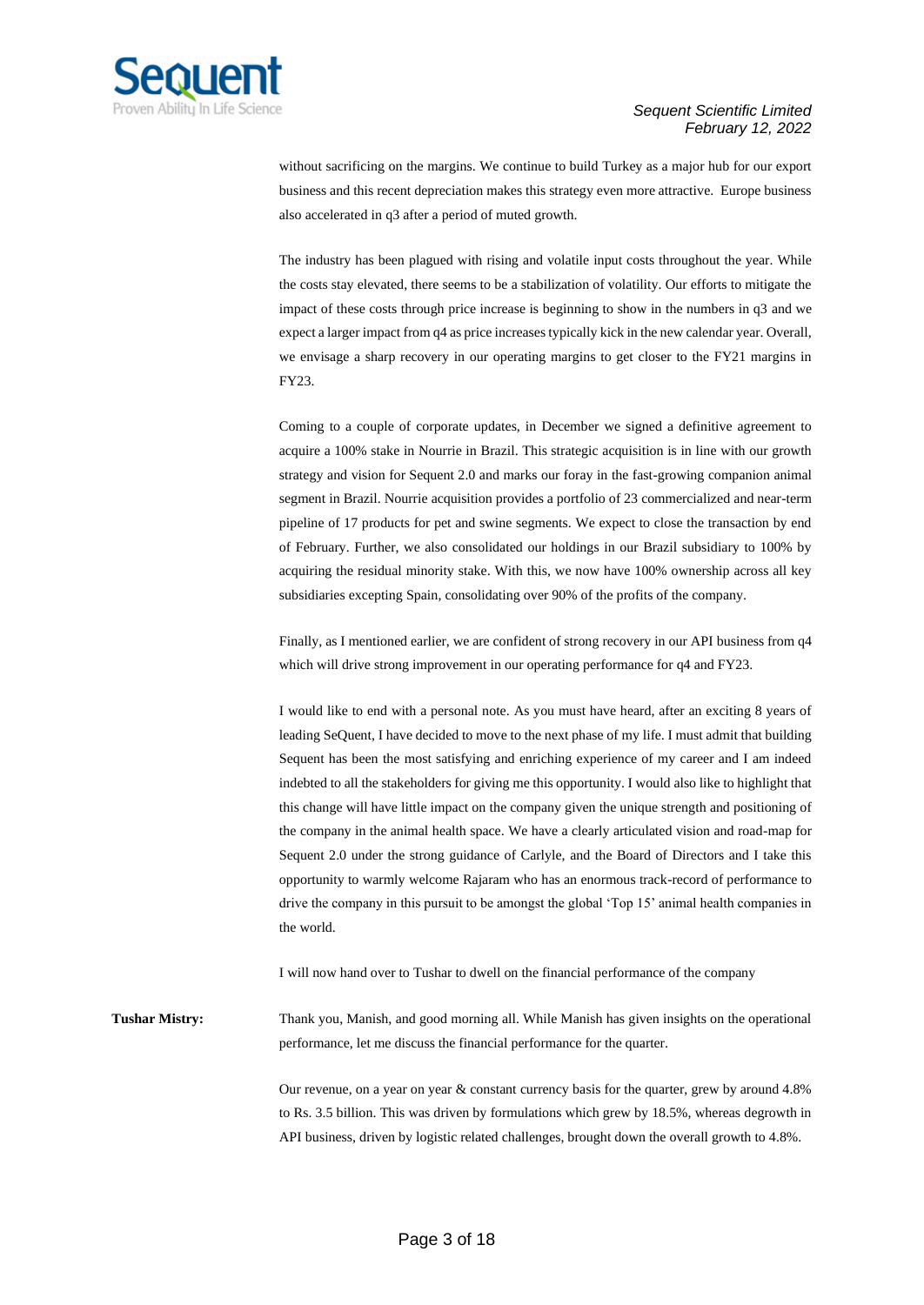

While gross margins are still below our expectation, we have started seeing traction from customers to accept increased prices, though in a cautious manner. We also continue to work on our cost improvement programs on input costs side. Both these initiatives should see fructifying results from Q4 onwards.

Marginally higher employee cost in some geographies, elevated freight cost, and one-off expenses put some pressure on our Reported EBITDA Pre-ESOP for the quarter, which came at Rs. 337 mn. ESOP cost for the quarter was negative due to the reversal of ESOP cost for Manish. As we have been pointing out on the previous calls that this is a non-cash expense wherein majority of costs are expensed in initial years of vesting, tapering off going forward.

PAT for the quarter came at Rs. 188mn. Growth in PAT on a sequential basis was due to a reversal in ESOP cost.

Q3 saw some significant movement in Turkish currency which moved from 8.8 to a dollar to  $\sim$ 17.5 and now stabilizing at around  $\sim$ 13.5. While we do have only translation impact on the P&L, such sharp correction will have some impact on net-worth as investments in Turkey get revalued at closing rates. This impact is taken to reserves. While we continue to monitor the situation closely it is important to note that our position as the 3rd largest player with local manufacturing only strengthens our position in the market.

On other aspects of balance sheet, we maintained our net debt on a sequential basis. Overall working capital remained stable as we took some conscious measures of curtailing the same is some geographies. The put option available to Brazil minority shareholders has now been concluded making Brazil a wholly owned subsidiary. With this we are now only left with 40% minority stake in Spain and a very negligible one in Sweden.

Overall, I am very optimistic for the coming quarters as input costs are rationalizing and the demand environment is improving. We believe we have bottomed out in terms of margins, and we will see improvements in all the financial parameters from the coming quarters.

Finally, I would like to inform that Christensen, our IR partners, have been acquired by EY and on account of conflicts of interest, as EY are also our auditors, the contract with Christensen has come to an end. They were very valued partners in our IR program and we shall miss their insights going forward. We shall keep the investors updated on new partners going forward.

That concludes my opening remarks, and I would request the moderator to open the floor for Q&A. Thank you!

**Moderator:** Thank you very much. We will now begin the question-and-answer session. The first question is from the line of Sanam Jain, individual investor.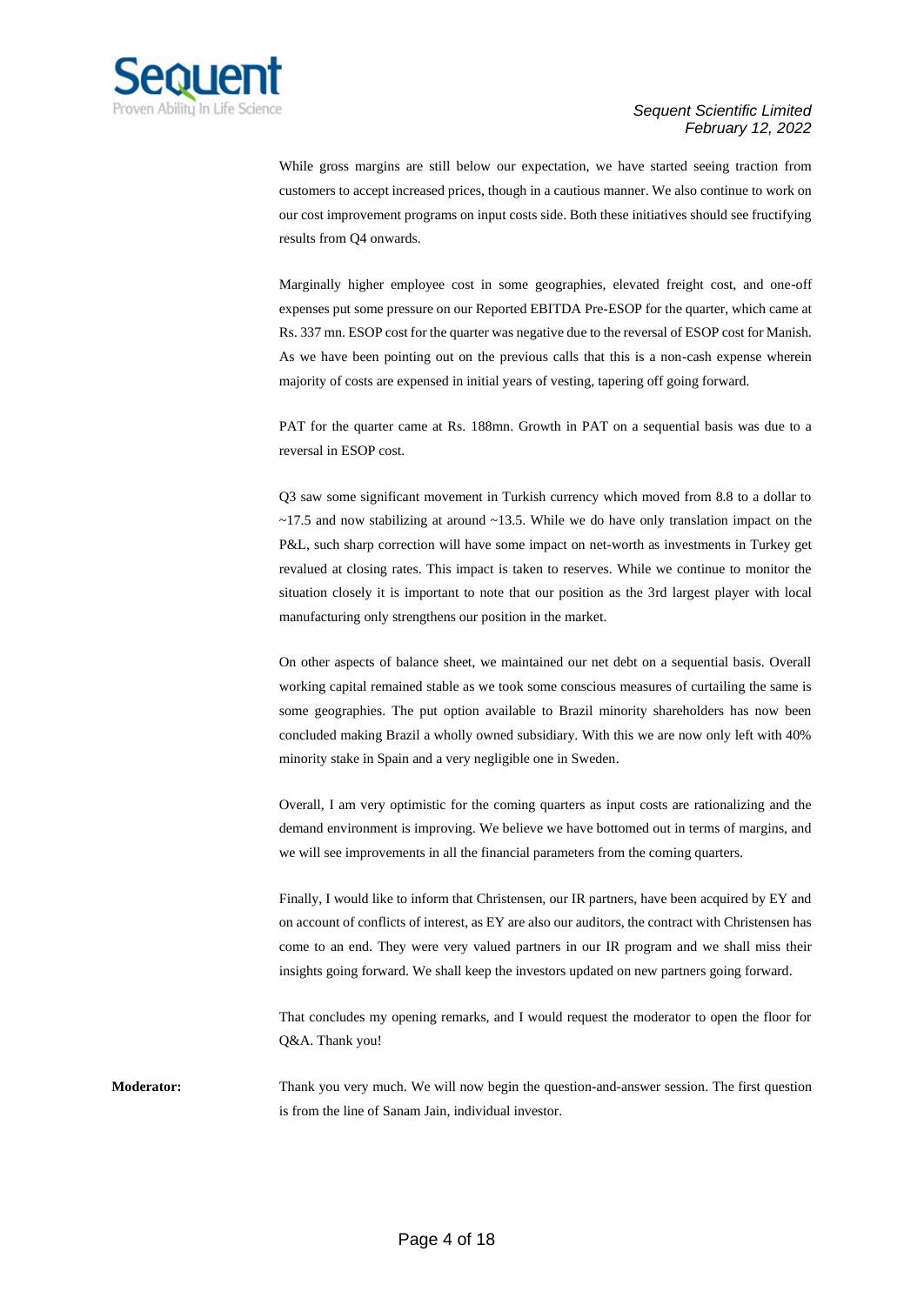

| <b>Sanam Jain:</b>   | I had two questions for the management. Number one is we are saying is we are saying in the<br>investor presentation that 15% of our API dispatches is stuck at the ports. So, is it likely to spill<br>over to Q4, right? This is most likely deferred revenue. That's question number one.                                                               |
|----------------------|------------------------------------------------------------------------------------------------------------------------------------------------------------------------------------------------------------------------------------------------------------------------------------------------------------------------------------------------------------|
| <b>Manish Gupta:</b> | That's correct, Sanat. That is not recorded as revenue and will be recorded in Q4.                                                                                                                                                                                                                                                                         |
| <b>Sanam Jain:</b>   | The other thing I wanted to ask, based on the investor presentation, is in a regular year that has<br>not affected by COVID, what percentage of our API business is contributed by the albendazole<br>molecule?                                                                                                                                            |
| <b>Manish Gupta:</b> | About a third of our API revenues is contributed by albendazole which is equally split between<br>human and animal health demand.                                                                                                                                                                                                                          |
| <b>Sanam Jain:</b>   | And WHO remains our big customer as far as this molecule is concerned, right?                                                                                                                                                                                                                                                                              |
| <b>Manish Gupta:</b> | That's correct. That's where there was a demand lag because if you recollect which we had<br>mentioned that the schools in Africa are closed and therefore there was nothing WHO could do<br>to distribute the product. Now that the schools have reopened the WHO demand is coming back.                                                                  |
| Sanam Jain:          | So, to what I understand schools in Africa are now open, right?                                                                                                                                                                                                                                                                                            |
| <b>Manish Gupta:</b> | That's correct.                                                                                                                                                                                                                                                                                                                                            |
| Sanam Jain:          | Have the WHO released the dispatch orders or what is the current position now vis-a-vis the last<br>quarter?                                                                                                                                                                                                                                               |
| <b>Manish Gupta:</b> | WHO does not release orders to us as we are an API supplier. WHO releases orders to the<br>formulators and we are experiencing $\sim$ 20% improvement in albendazole demand in Q3 versus<br>Q2 and we are also seeing a strong demand for Q4 and thereafter. So obviously the real change<br>is around the WHO-related demand which is driving the growth. |
| Moderator:           | The next question is from the line of Prashant kumar Hazariwala from Solitaire Financial.                                                                                                                                                                                                                                                                  |
| Prashant Hazariwala: | So, my question is you have mentioned something around the multi year agreement with one of<br>the top 10 animal partners to do something. So, what will be the quantum for this contract per<br>year?                                                                                                                                                     |
| <b>Manish Gupta:</b> | So, I think I've already given that number that at peak we expect about between \$10 million to<br>\$12 million of incremental revenues from that agreement and a significant part will also occur<br>in FY23. So obviously it will not be peak in FY23 but it will be a fairly significant number in<br>FY23.                                             |
| Prashant Hazariwala: | It will come into '23, right?                                                                                                                                                                                                                                                                                                                              |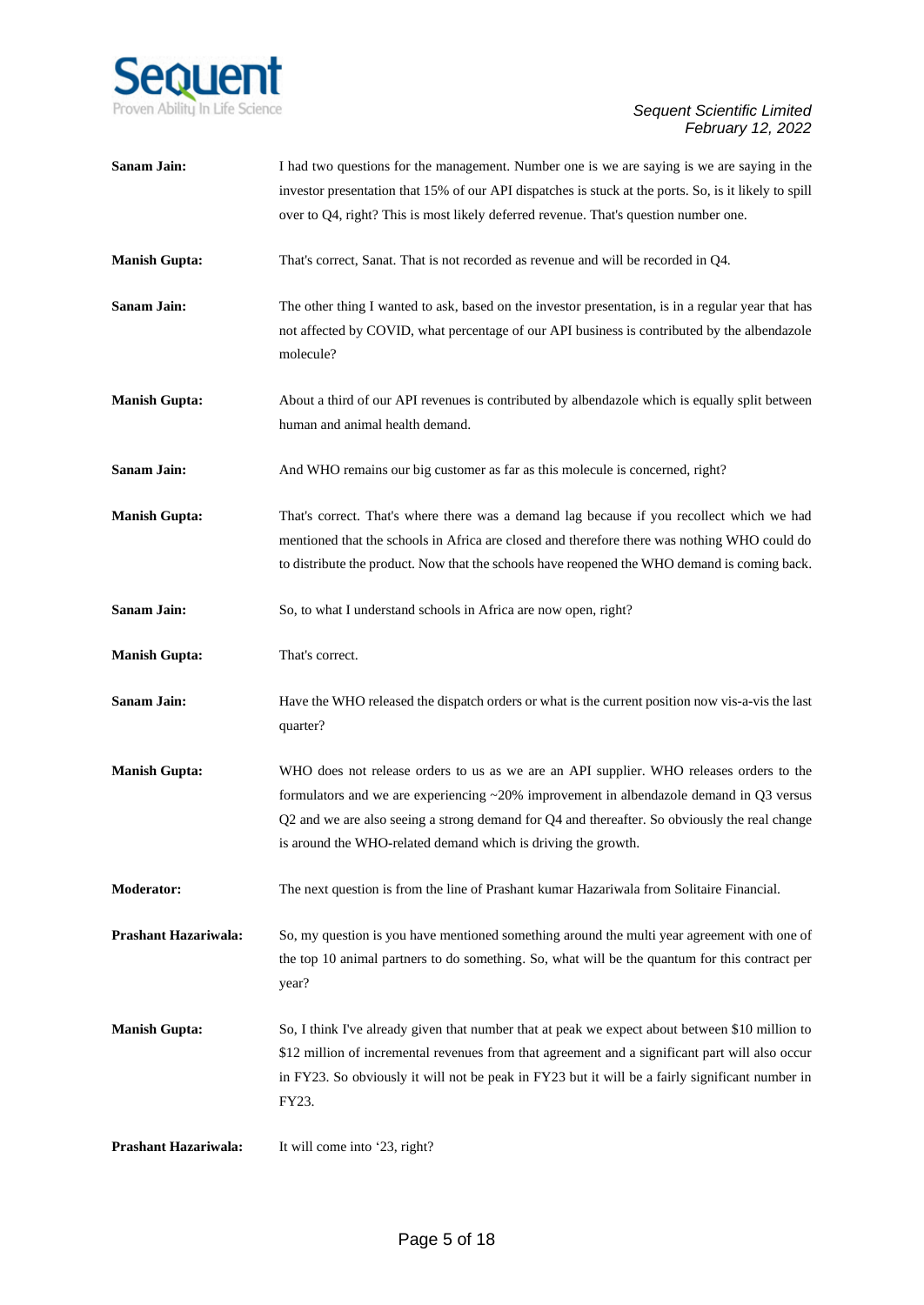

| <b>Manish Gupta:</b>     | That's correct. Prashant, we can't hear you properly.                                                                                                                                                                                                                                                                                          |
|--------------------------|------------------------------------------------------------------------------------------------------------------------------------------------------------------------------------------------------------------------------------------------------------------------------------------------------------------------------------------------|
| <b>Abhishek Singhal:</b> | Prasant can we take the next question?                                                                                                                                                                                                                                                                                                         |
| <b>Moderator:</b>        | As there is no response from the current participant, we'll move on to the next question from the<br>line of Bharat Sheth from Quest Investment Advisors.                                                                                                                                                                                      |
| <b>Bharat Sheth:</b>     | This 15% of API which could not be dispatched because of congestion at port. So absolute<br>amount is approximately how much?                                                                                                                                                                                                                  |
| <b>Manish Gupta:</b>     | It's very mathematical. It's upwards of 15 crores. But I would just want to clarify it is not<br>dispatch. It was dispatched from the factories but it was stuck at the port for lack of vessels.                                                                                                                                              |
| <b>Bharat Sheth:</b>     | Correct. And second question is that you said that in FY23 we can expect to reach FY21 margin<br>in absolute term or I mean a percentage if you can just clarify a little more on that.                                                                                                                                                        |
| <b>Manish Gupta:</b>     | So, at this point of time, I think we have fair confidence to meet the absolute numbers. But as<br>the year rolls, we will get more clarity on the actual picture. And so obviously as a percentage it<br>will be lesser but we would be covering a significant part of the lost ground.                                                       |
| <b>Bharat Sheth:</b>     | And second thing pertain to the same thing to Tushar. So Tushar how much debt would be on<br>account of reduction in the ESOP cost earlier we were looking and now has come down<br>significantly in this quarter. So, this one ESOP cost which we write off that is a onetime or so<br>cumulative impact if you can give a little more color? |
| <b>Tushar Mistry:</b>    | Bharatji this was a onetime reversal. So, it is full impact taken in Q3. Going forward also Manish<br>will not be a part of this cost.                                                                                                                                                                                                         |
| <b>Bharat Sheth:</b>     | Yes, I do understand.                                                                                                                                                                                                                                                                                                                          |
| <b>Tushar Mistry:</b>    | Yes.                                                                                                                                                                                                                                                                                                                                           |
| <b>Manish Gupta:</b>     | What will be the Q4 ESOP cost roughly?                                                                                                                                                                                                                                                                                                         |
| <b>Tushar Mistry:</b>    | About 78 million.                                                                                                                                                                                                                                                                                                                              |
| <b>Bharat Sheth:</b>     | And that will again come down significantly in FY23? Is that fair understanding that run rate?                                                                                                                                                                                                                                                 |
| <b>Tushar Mistry:</b>    | FY23 for the ESOPs that are already granted to other employees, the costs will come down. It<br>will taper down as I mentioned earlier. But if any new ESOPs are granted to others the cost for<br>that can build up.                                                                                                                          |
| <b>Bharat Sheth:</b>     | Approximately absolute for full year will be how much?                                                                                                                                                                                                                                                                                         |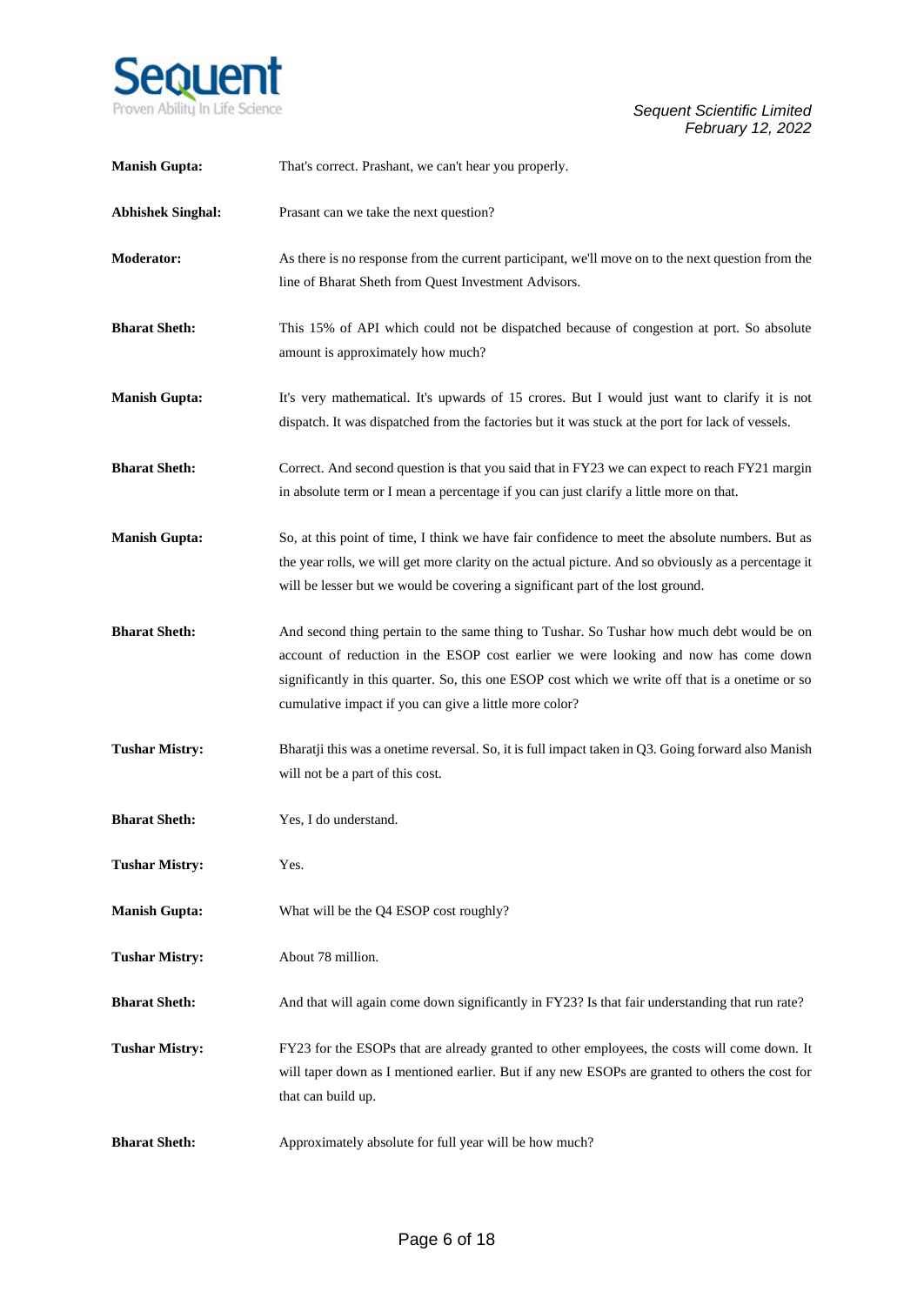

| <b>Tushar Mistry:</b> | For next year it is difficult to mention at this stage. We will revert on this once that clarity comes<br>up.                                                                                                                                                                                                                                                                                                                                                                                 |
|-----------------------|-----------------------------------------------------------------------------------------------------------------------------------------------------------------------------------------------------------------------------------------------------------------------------------------------------------------------------------------------------------------------------------------------------------------------------------------------------------------------------------------------|
| <b>Bharat Sheth:</b>  | So, coming back to Manish, so after factoring this we are talking of maintaining EBITDA in<br>somewhere near range of FY21 or without that?                                                                                                                                                                                                                                                                                                                                                   |
| <b>Manish Gupta:</b>  | No. So Bharatji we always talk of operating performance which is pre-ESOP because that's what<br>we directly control. ESOP is something which is technically in a way because it is a noncash<br>cost and it has a lot of accounting and somebody else may join and all those things come in. So,<br>we are only referring to pre-EBITDA cost.                                                                                                                                                |
| <b>Tushar Mistry:</b> | ESOP.                                                                                                                                                                                                                                                                                                                                                                                                                                                                                         |
| <b>Manish Gupta:</b>  | Pre-ESOP cost sorry. Pre-ESOP cost.                                                                                                                                                                                                                                                                                                                                                                                                                                                           |
| <b>Bharat Sheth:</b>  | And thank you and wish you all the best Manish-ji in your new endeavor.                                                                                                                                                                                                                                                                                                                                                                                                                       |
| <b>Manish Gupta:</b>  | Thank you Bharat-ji.                                                                                                                                                                                                                                                                                                                                                                                                                                                                          |
| <b>Moderator:</b>     | The next question is from the line of Rushabh Doshi from Proinvest Nirmiti Investment<br>Advisors.                                                                                                                                                                                                                                                                                                                                                                                            |
| <b>Rushabh Doshi:</b> | So, my first question was like a lot of things have changed in Turkey and as investors what we<br>see is that they lack some basic stable policy or the way business should be done. So, what is<br>our current stance on Turkey because what I see is that we are working very hard but the currency<br>depreciation it just pulls us down back again. So, what is our view going ahead? Are we going<br>to make incremental investments or we might think of exiting it in the near future? |
| <b>Manish Gupta:</b>  | And Rushabh what is your second question? If you can ask that also so that I can respond<br>comprehensively.                                                                                                                                                                                                                                                                                                                                                                                  |
| <b>Rushabh Doshi:</b> | Yes. So, my second question is more to do with our API contract win from the top 10 customers.<br>So, is that going to start in Q4 or Q1 in the next financial year? And just one last bookkeeping<br>question. Our CF-to-EBITDA ratio, it's been one of the great in the Indian industry. So, in this<br>year what would that number look like, so these are the three questions?                                                                                                            |
| <b>Manish Gupta:</b>  | Tushar you would like to respond to the third one first and then I'll give the assessment.                                                                                                                                                                                                                                                                                                                                                                                                    |
| <b>Tushar Mistry:</b> | Yes. So, the EBITDA to cash conversion that we used to have earlier prior to FY22 was upwards<br>of 75%. But current year we are seeing that pressure on EBITDA to cash conversion. Current<br>year we should come down below 40% is my estimate at this point of time. FY23 we should<br>again see this cash conversion going up in the quarters to come.                                                                                                                                    |
| <b>Rushabh Doshi:</b> | You're taking the reported EBITDA or the adjusted one for ESOPs?                                                                                                                                                                                                                                                                                                                                                                                                                              |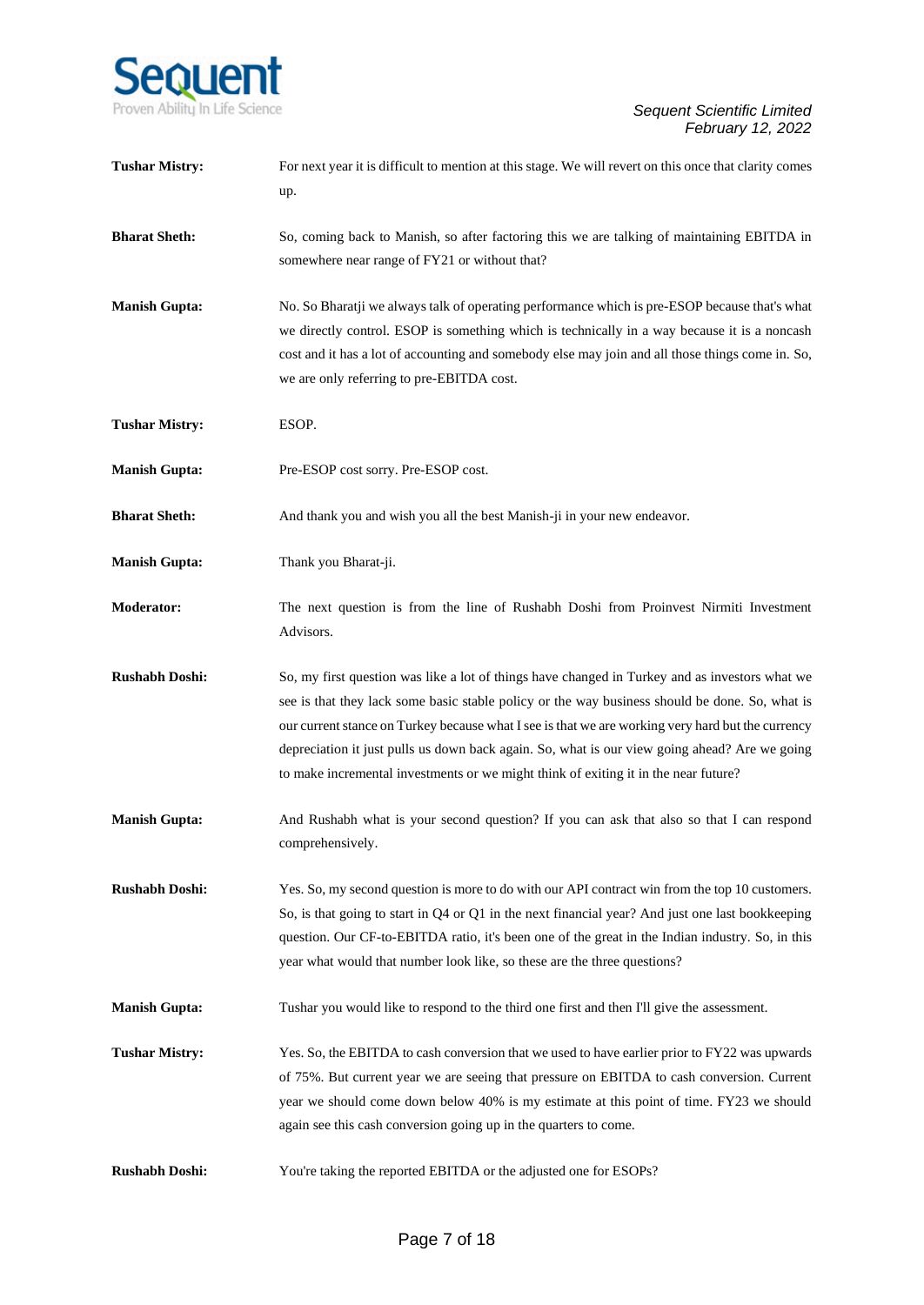

**Tushar Mistry:** This is pre-ESOP because as I mentioned ESOP is a non-cash item. I'm taking pre-ESOP. **Rushabh Doshi:** Correct. **Manish Gupta:** So, coming to your other questions and I'll again take the second question first which is about the commercialization of the new contract. So, it will start in next year, probably towards the end of Q1 or early Q2 would be the first supplies against that contract. And that's why I said we will not hit the peak for the next year. Peak will be somewhere in FY24. Coming to your main question on Turkey. See I think this is a very broad question and the recent hiccups is nothing. Turkey by itself is one of the very important animal health market. It's amongst the top 10. Turkey is a big exporter of animal health products for the region. And we have a strong position there with local manufacturing. It's also a highly injectable-based model that we have in Turkey with the EU-approved facility. So, in our scheme of things the recent event actually makes Turkey even more attractive, not only from local market perspective because many of our competitors there are importing products and that obviously this depreciation makes it even more difficult for them or make them less competitive. That is one part. And the second part is because we are also developing Turkey as a hub for exports, this depreciation actually works better for us making it even more competitive. I must say that today the cost of manufacturing in Turkey is actually significantly lower than in India. And so therefore, Turkey is actually playing out very well for us. Our outlook for Turkey has not changed. We look at Turkey as a business which is both, Turkey and export markets and you will see significant growth coming from Turkey on our business. Does that answer Rushabh? **Rushabh Doshi:** Yes partially. But are you not to be honest, afraid of investing more in Turkey that things would backfire going ahead? **Manish Gupta:** No, we had already fully invested. I don't think we are increasing our exposure in Turkey but we are leveraging that exposure even better and even more. So finally in business if you start reacting to these kind of things then you can never build business. We build an animal health business when nobody envisaged from India. We've got into Turkey and Brazil which very few Indian companies dare to do. And these are highly performing outcomes for us. So, I take it as an opportunity and not act like an investor. We are eventually creating long-term, sustainable, valuable business and I believe Turkey is a very important element of that in the business that we are in. **Moderator:** The next is from the line of Vishal Manchanda from Nirmal Bang. **Vishal Manchanda:** If I look at LATAM performance it has improved significantly on a quarter-over-quarter basis.

**Manish Gupta:** Yes. So, Vishal we have been consistently outperforming in LATAM, largely in Brazil. As we add more products, commercialize more products and also gain more accounts in the local market. So, I think there is no particular reason and that you'll not see fluctuations in our

It's almost up 30%. So, can you share what has driven this performance?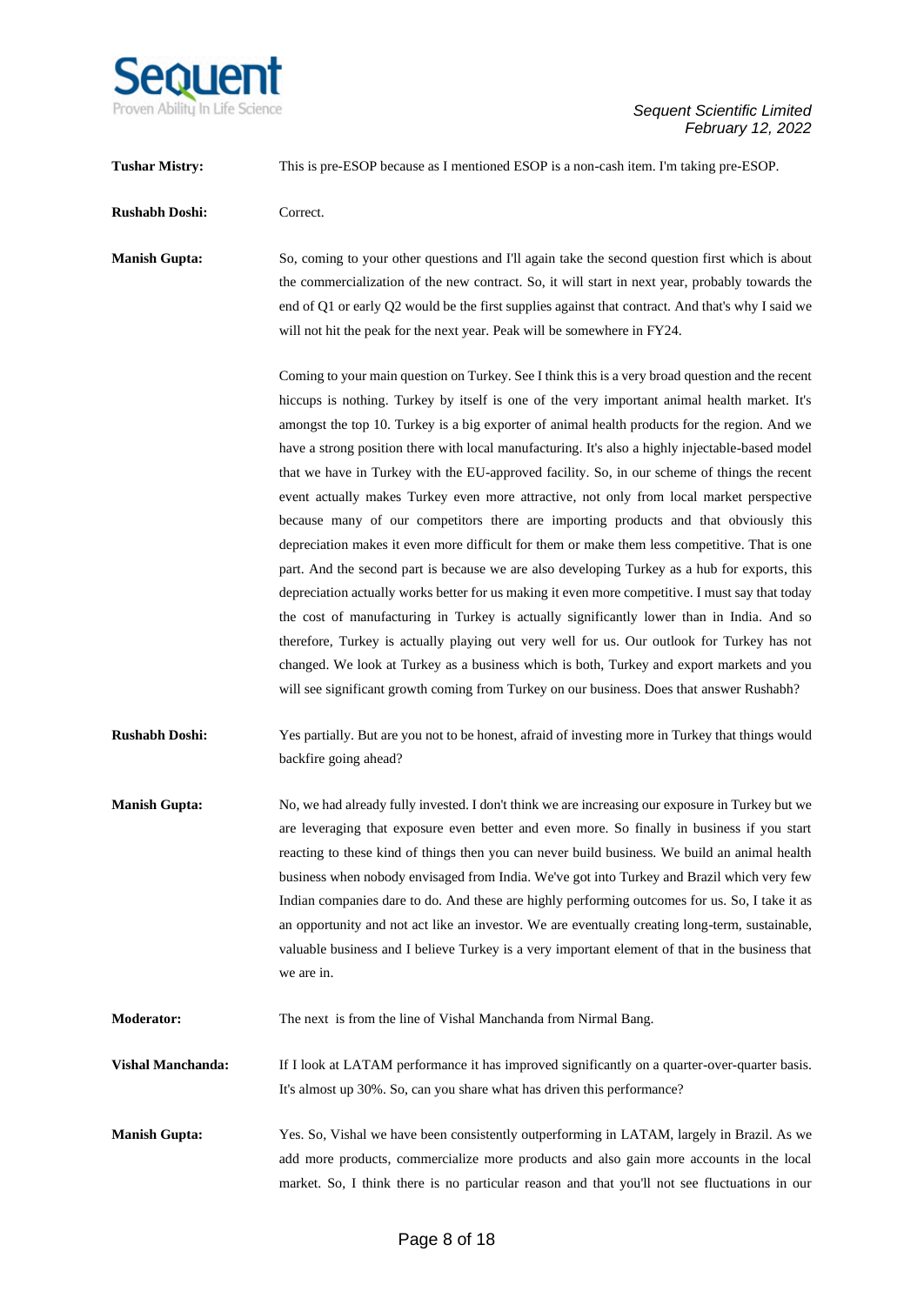

Brazilian business. Quarter by quarter, every quarter the business has been growing and this outperformance continues. It has been one of our star performing businesses. We bought this company from bankruptcy. And if you look at the I think 5-year track record from—I don't recollect the numbers but we have—5X of where we started from. So, there is no particular reason. It's a superior execution that the team does there.

- **Vishal Manchanda:** And there is no inorganic component to this. So, it's entirely driven organically, the quarter-overquarter improvement?
- **Manish Gupta:** Absolutely. The only inorganic will start showing up in Q4 and that too it's a very small one.
- **Vishal Manchanda:** Right, the Nourrie acquisition?

**Manish Gupta:** That's right.

**Vishal Manchanda:** On the gross margin part, can we expect that to come back in the next quarter around similar levels as you were doing in the past or it will take some more time to be normalized?

- **Manish Gupta:** We expect a recovery. Can we go back to that level immediately? It will take time. I don't think it can be done in a year because the costs stay high. Globally every commodity price stays high and it is difficult to pass on all the costs to the customers. But we will make a reasonable journey during the year.
- **Vishal Manchanda:** Just a broader question. So, if we look at Sequent formulation business so in terms of, can you give a number as to what number of molecules we would be covering out of the total number of molecules that would be approved for animal health and have patent expired if there is a number that you can share on that?
- **Manish Gupta:** I don't think I have a number because nobody even knows the total number of molecules in animal health. But if I were to make a wild guess, it will be between 15% to 20% of number of molecules. This I'm talking from a formulation's angle and not from API angle. API will be less than 10%.
- **Vishal Manchanda:** And there is an opportunity, so you are working around adding molecules or you are working around making some existing molecules more widely available. So, what's that you would look at making existing molecules more widely available or adding more molecules to the existing pie and getting deeper into existing geographies?
- **Manish Gupta:** So, Vishal, it's a mix of both. Animal health that's why I keep saying it's a very dull and boring industry. There are no big-ticket items to go after. You have to do everything to get your growth going. And that's why it will be deeper penetration as also enhancing the basket and partly get into new markets. So, it's a combination of all the 3 that will drive our growth. But the good thing is it is a sustainable growth and a profitable growth. That's the beauty of this industry.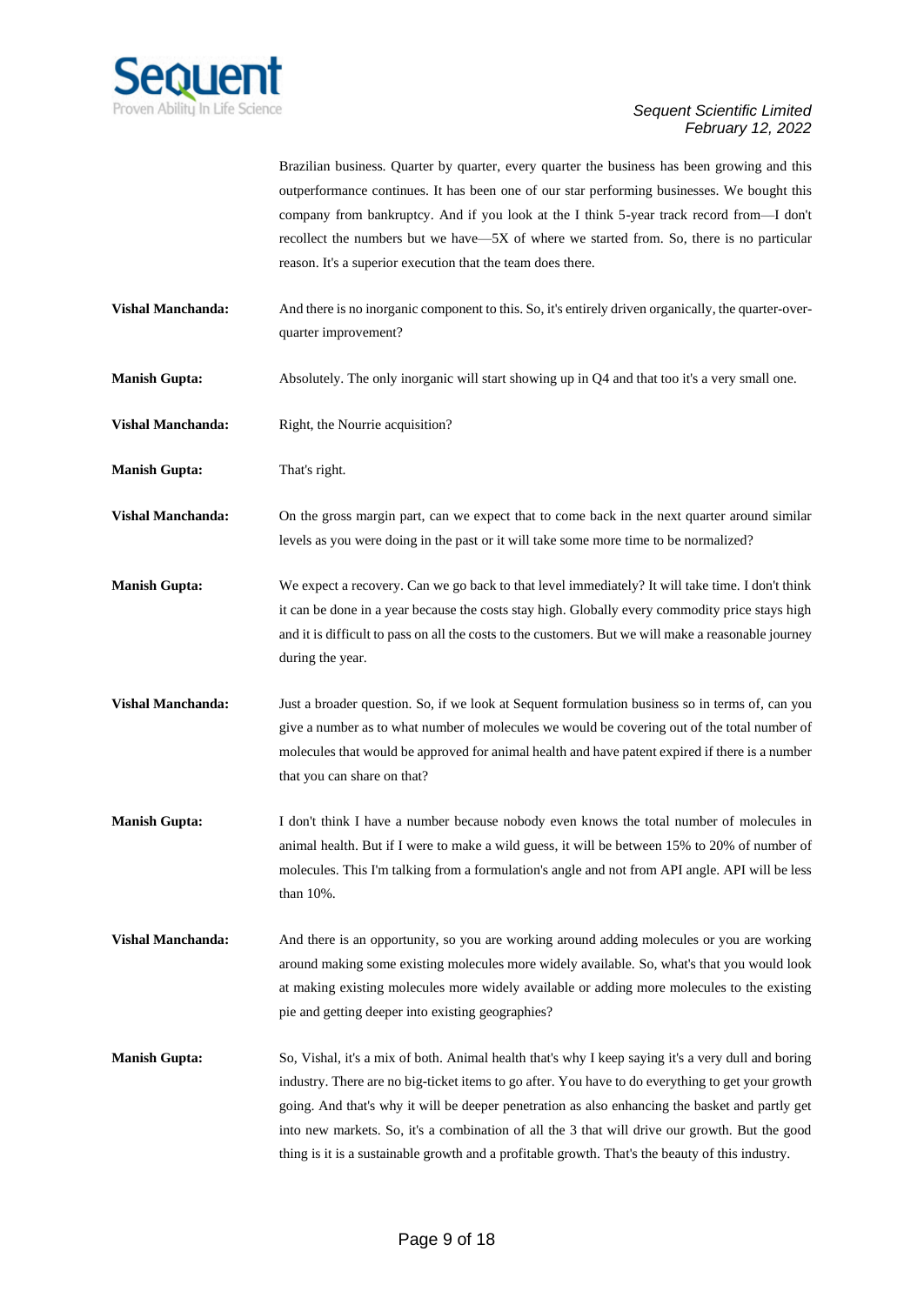

| Moderator:           | The next question is from the line of V.P. Rajesh from Banyan Capital.                                                                                                                                                                                                                                                                                                                                                                                                                                                                                                                                                                                                                                                                                                                                                                                                                                                                                                             |
|----------------------|------------------------------------------------------------------------------------------------------------------------------------------------------------------------------------------------------------------------------------------------------------------------------------------------------------------------------------------------------------------------------------------------------------------------------------------------------------------------------------------------------------------------------------------------------------------------------------------------------------------------------------------------------------------------------------------------------------------------------------------------------------------------------------------------------------------------------------------------------------------------------------------------------------------------------------------------------------------------------------|
| V.P. Rajesh:         | My first question is with respect to the margin guidance that we have talked about a few quarters<br>ago that this business could be in mid-20% kind of margin in the long term. How does that stand<br>now given the disruption we saw this year?                                                                                                                                                                                                                                                                                                                                                                                                                                                                                                                                                                                                                                                                                                                                 |
| <b>Manish Gupta:</b> | No, I don't think this year has changed anything in terms of our business outlook, it is also the<br>dynamics of the industry. So there has been abnormal cost pressures this year. It is not limited<br>to us. I think it's all across. We are living in a hyperinflation economy at this point of time for<br>various reasons. I think over a medium-term period we have no reason to believe that we will<br>not be at the levels that we had envisaged earlier. Probably it will be a year or 1.5 years later.                                                                                                                                                                                                                                                                                                                                                                                                                                                                 |
| V.P. Rajesh:         | That's understandable. So, are you saying that cost pressures will come down incrementally from<br>here as the supply change that we stored or are you saying that we will grow so much faster that<br>we can make up for that? What are the levers that will bring it to that potential trajectory?                                                                                                                                                                                                                                                                                                                                                                                                                                                                                                                                                                                                                                                                               |
| <b>Manish Gupta:</b> | So, there are three or four things because again there are no straight answers. One is obviously<br>we are passing on the cost increases. And while it takes time to get adjusted or expected but it is<br>going through. Second is we are also working on our own cost efficiency programs because<br>whenever you face pressure that's when you tend to also look within on what you can do in terms<br>of your process efficiencies. And there is a very proactive program that we are running around<br>that. And the third thing is while the costs have gone up and there was immense volatility around<br>the costs. But at least now it has started stabilizing. It's not coming down but it has started<br>stabilizing. And once you have stabilization you also have a better ability to predict. The last 9<br>months our challenge was where to peg our prices. So, it's a combination of all the three which<br>is giving us the confidence of recouping our margins. |
| V.P. Rajesh:         | My other question is that the change of guards at the top. Does this change anything in terms of<br>our exploration and strategic road map to get to let's say top 10 animal health care companies in<br>the world or in terms of any other major strategic shift that one can expect?                                                                                                                                                                                                                                                                                                                                                                                                                                                                                                                                                                                                                                                                                             |
| <b>Manish Gupta:</b> | I think Sequent is an institution. We have a very clearly articulated vision for Sequent 2.0. It has<br>nothing to do with the CEO or MD, it's a corporate vision. So, for me I do not believe there will<br>be any change. It's only a change of individual.                                                                                                                                                                                                                                                                                                                                                                                                                                                                                                                                                                                                                                                                                                                      |
| V.P. Rajesh:         | All the best Manish for your next career aspirations. Look forward to interacting with you then.                                                                                                                                                                                                                                                                                                                                                                                                                                                                                                                                                                                                                                                                                                                                                                                                                                                                                   |
| <b>Manish Gupta:</b> | Yes, thanks Rajesh.                                                                                                                                                                                                                                                                                                                                                                                                                                                                                                                                                                                                                                                                                                                                                                                                                                                                                                                                                                |
| <b>Moderator:</b>    | The next question is from the line of Varun Pinto from Value Educator.                                                                                                                                                                                                                                                                                                                                                                                                                                                                                                                                                                                                                                                                                                                                                                                                                                                                                                             |
| <b>Varun Pinto:</b>  | So, my first question is about the Germany facility, the Bremer facility. So, what is the status of<br>that like have we finished, have we gotten any update from the US-FDA on when they will be<br>visiting?                                                                                                                                                                                                                                                                                                                                                                                                                                                                                                                                                                                                                                                                                                                                                                     |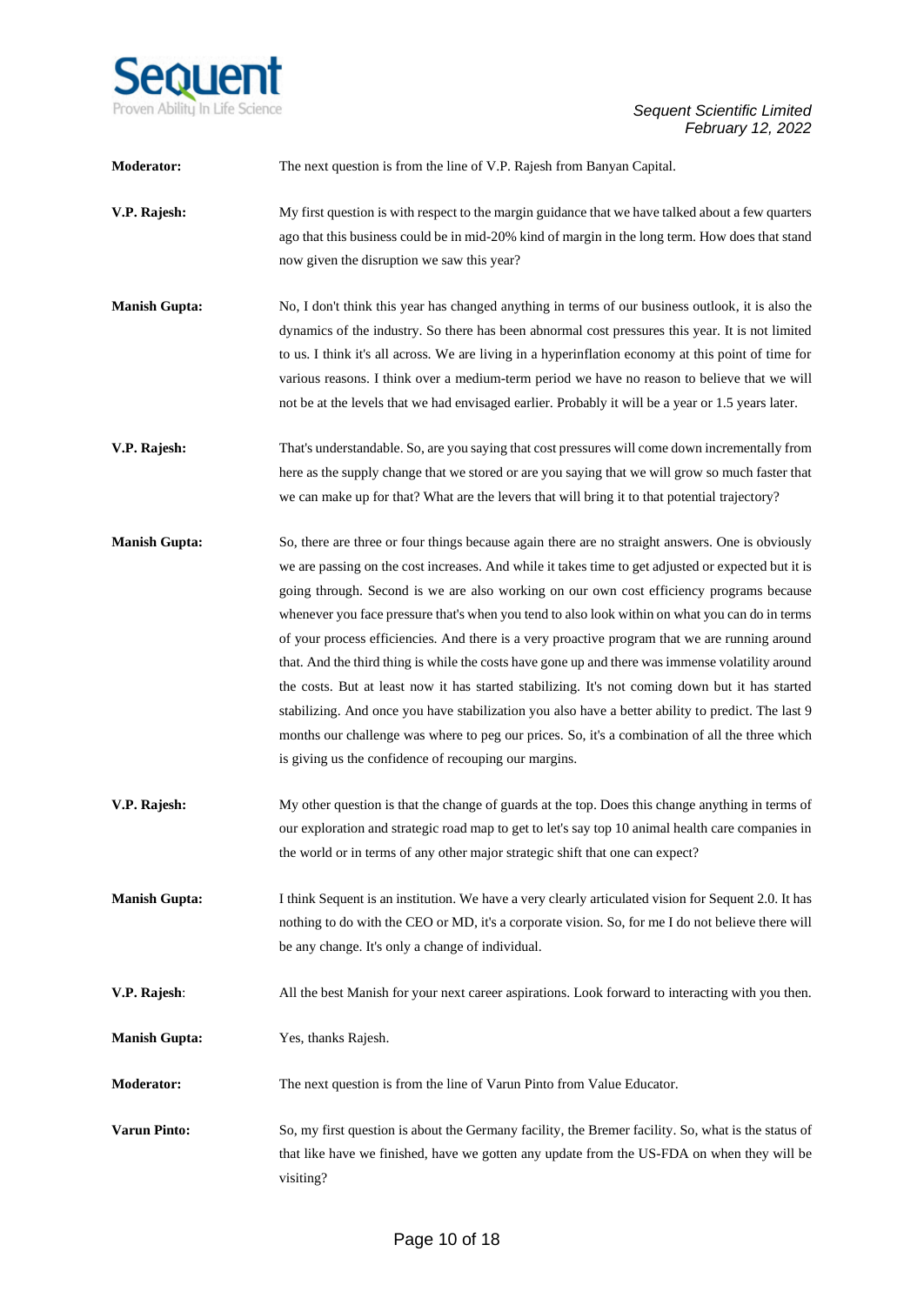

| <b>Manish Gupta:</b>   | Yes. And what is your second question so that?                                                                                                                                                                                                                                                                                                                                                                                                                                                                                                                                                                                                                                                            |
|------------------------|-----------------------------------------------------------------------------------------------------------------------------------------------------------------------------------------------------------------------------------------------------------------------------------------------------------------------------------------------------------------------------------------------------------------------------------------------------------------------------------------------------------------------------------------------------------------------------------------------------------------------------------------------------------------------------------------------------------|
| <b>Varun Pinto:</b>    | So, my second question is about Turkey. So what countries are we looking to export from like<br>the Turkey facility? Is it just like the Middle East and the Eastern Europe and Europe countries<br>or like anywhere else as well?                                                                                                                                                                                                                                                                                                                                                                                                                                                                        |
| <b>Manish Gupta:</b>   | Yes. So, I'll again take the second one first because that's much easier. So, Turkey is a EU-<br>approved facility and it is a comprehensive facility across eight manufacturing formats including<br>injectables, orals and liquids. So, we are targeting both, EU or rather I would say ex-US<br>everything else is being targeted from Turkey. While Germany is being developed only for the<br>US market in the strategy going forward.                                                                                                                                                                                                                                                               |
|                        | Now coming to Germany. This is the only project which we kind of got derailed because of<br>COVID. So, we had to undertake a scale-up of the facility for US-FDA and also upgrading for<br>the USFDA. This project was to start about 18 months back but there was nothing we could have<br>done in the last 18 months. As we speak, the project will be taken up from April this year and<br>the facility will be ready to be offered to US-FDA by end of the current year. So that's the current<br>status, we expect inspection next year.                                                                                                                                                             |
| <b>Varun Pinto:</b>    | And about the CAPEX for next year. Could you give us some details on that?                                                                                                                                                                                                                                                                                                                                                                                                                                                                                                                                                                                                                                |
| <b>Manish Gupta:</b>   | Again, I think we have conveyed that in the past, we are envisaging and investment of little over<br>100 crores over the next 18 months. This will spread between Brazil, a very small bit in Brazil<br>but in Germany, in Turkey and in India and it will be in the region of as I said a little upwards<br>of 100 crores over next 18 months.                                                                                                                                                                                                                                                                                                                                                           |
| Moderator:             | The next question is from the line of Chintan Chheda from Quest Investment Advisors.                                                                                                                                                                                                                                                                                                                                                                                                                                                                                                                                                                                                                      |
| <b>Chintan Chheda:</b> | My first question is on the API business. So, excluding albendazole w have shown a very strong<br>growth this time of 28%. So, can just throw some more light like what has led to this kind of<br>growth?                                                                                                                                                                                                                                                                                                                                                                                                                                                                                                |
| <b>Manish Gupta:</b>   | I mean that is part of our business strategy. See if you recollect, our focus is on regulated markets<br>and regulated customers and once we are part of their file and more and more customers are<br>putting us on their formulation this growth and that was also one of the reasons why we had been<br>guiding to an upwards of 20% growth in our API business. There's no reason, it is part of our<br>business strategy. We are uniquely positioned in this space with the only US-FDA approved,<br>Vet-API dedicated plant and also a portfolio of 30 commercialized APIs and all the big<br>companies already are existing customers. We are actually penetrating deeper and deeper with<br>them. |
| <b>Chintan Chheda:</b> | How many molecules we would have added in this first nine-months?                                                                                                                                                                                                                                                                                                                                                                                                                                                                                                                                                                                                                                         |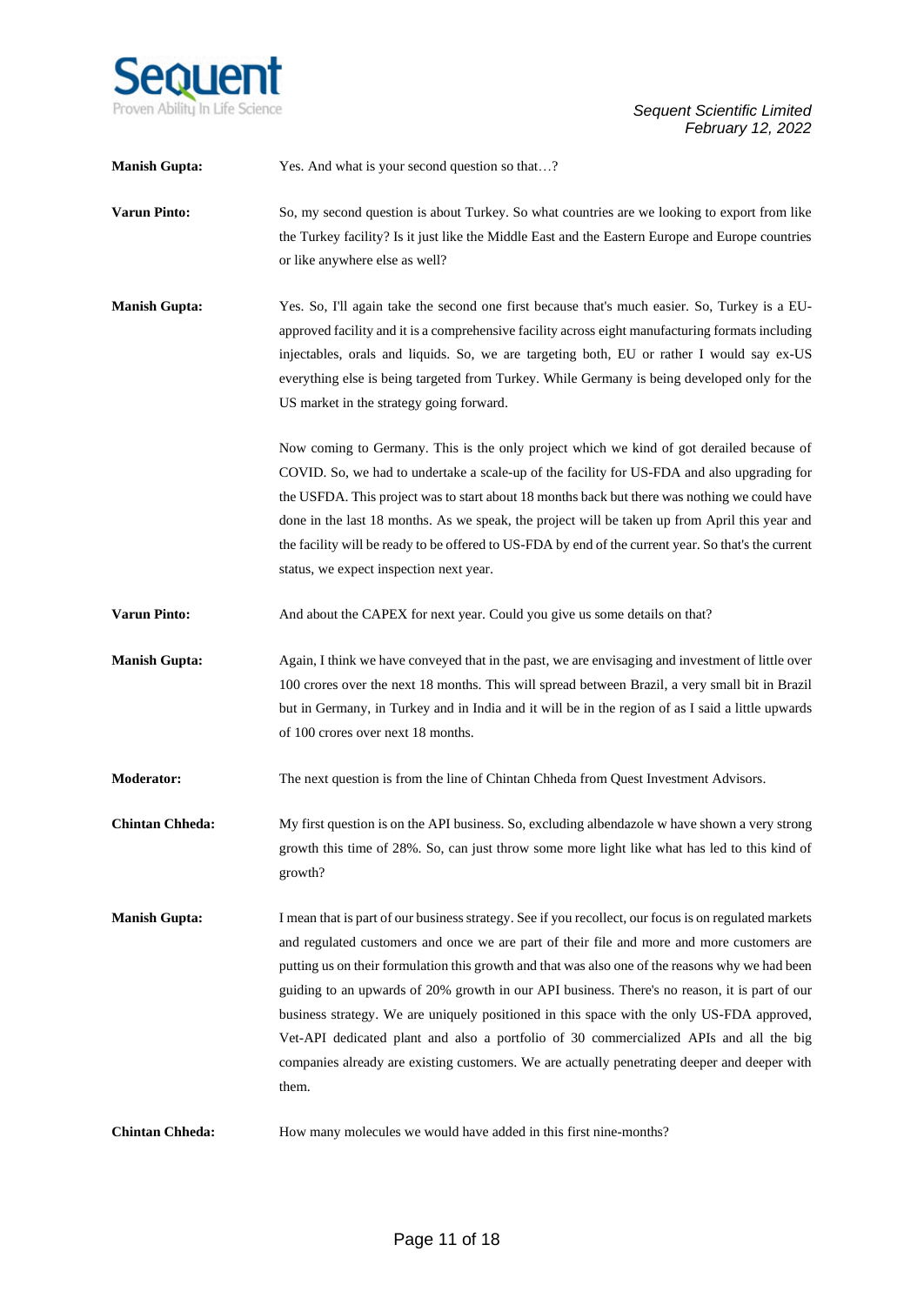

| <b>Manish Gupta:</b>   | We have done three filings; three new APIs have been commercialized but see none of this really<br>matters from a current year revenue perspective because what we have filed this year is not what<br>has changed the growth. What we had filed 2 years back is what is reflecting in our growth this<br>year. Our current filings will only start reflecting in our performance maybe between 2 to 3 years<br>down the line because formulator has to take those APIs and then validate using our API.                                                                                                                            |
|------------------------|-------------------------------------------------------------------------------------------------------------------------------------------------------------------------------------------------------------------------------------------------------------------------------------------------------------------------------------------------------------------------------------------------------------------------------------------------------------------------------------------------------------------------------------------------------------------------------------------------------------------------------------|
| <b>Chintan Chheda:</b> | Annually we can expect three to five filings every year or that number can go up also?                                                                                                                                                                                                                                                                                                                                                                                                                                                                                                                                              |
| <b>Manish Gupta:</b>   | No, that's correct. I think three to five, animal health is a very definite world. It doesn't have the<br>number of molecules that you see in human pharma. I think we are very happily placed with<br>three to five APIs each year.                                                                                                                                                                                                                                                                                                                                                                                                |
| <b>Chintan Chheda:</b> | Once this albendazole stabilizes, we expect $(+20%)$ growth on this business, API business?                                                                                                                                                                                                                                                                                                                                                                                                                                                                                                                                         |
| <b>Manish Gupta:</b>   | Absolutely. Actually, you will start seeing it from Q4 itself. That's what I mean.                                                                                                                                                                                                                                                                                                                                                                                                                                                                                                                                                  |
| <b>Chintan Chheda:</b> | Secondly my question is on this Nourrie acquisition. So how does it complement or you can say<br>adds more synergies to our existing business in Brazil? Can you throw some light on that?                                                                                                                                                                                                                                                                                                                                                                                                                                          |
| <b>Manish Gupta:</b>   | If you recollect, I mentioned that there is a portfolio of 17 near-term products between swine<br>and pet animal segment. Now the swine segment is where we are currently strong in, swine and<br>poultry. Obviously, a part of this additional 17 products which are in swine as a segment, will<br>add wings to our existing business. Of course, the rest then second part is we get a foray into the<br>pet animal business which is currently small in Nourrie but with the execution team that we have<br>in leadership in Alivira, Brazil certainly the growth will be far better than what Nourrie could<br>do in the past. |
| <b>Chintan Chheda:</b> | Just understand more on this opportunity. What could be the size of the companion market in<br>Brazil and who are the top three players?                                                                                                                                                                                                                                                                                                                                                                                                                                                                                            |
| <b>Manish Gupta:</b>   | No, obviously it is strategic information. We are happy to have a separate conversation around<br>it. But Brazil just for information is the fourth largest companion animal market in the world. It<br>is the fastest growing in that segment across the world.                                                                                                                                                                                                                                                                                                                                                                    |
| <b>Chintan Chheda:</b> | One more question is on the German facility. Now what is the total CAPEX that we are planning<br>to do and what could be the asset turn on that CAPEX?                                                                                                                                                                                                                                                                                                                                                                                                                                                                              |
| <b>Manish Gupta:</b>   | Our total investment, additional investment is in the range of \$6 million which will happen in<br>this project, which covers both hardware and software. Asset turn currently is negligible. I mean<br>it is currently in a good range, however with new investment, initially it will be very low because<br>the FDA approval and commercialization only will trigger growth there. Initially the asset turn<br>will be low but once the approval start coming through it will be one of the biggest drivers of<br>our growth in year 4 and 5 of our strategy.                                                                    |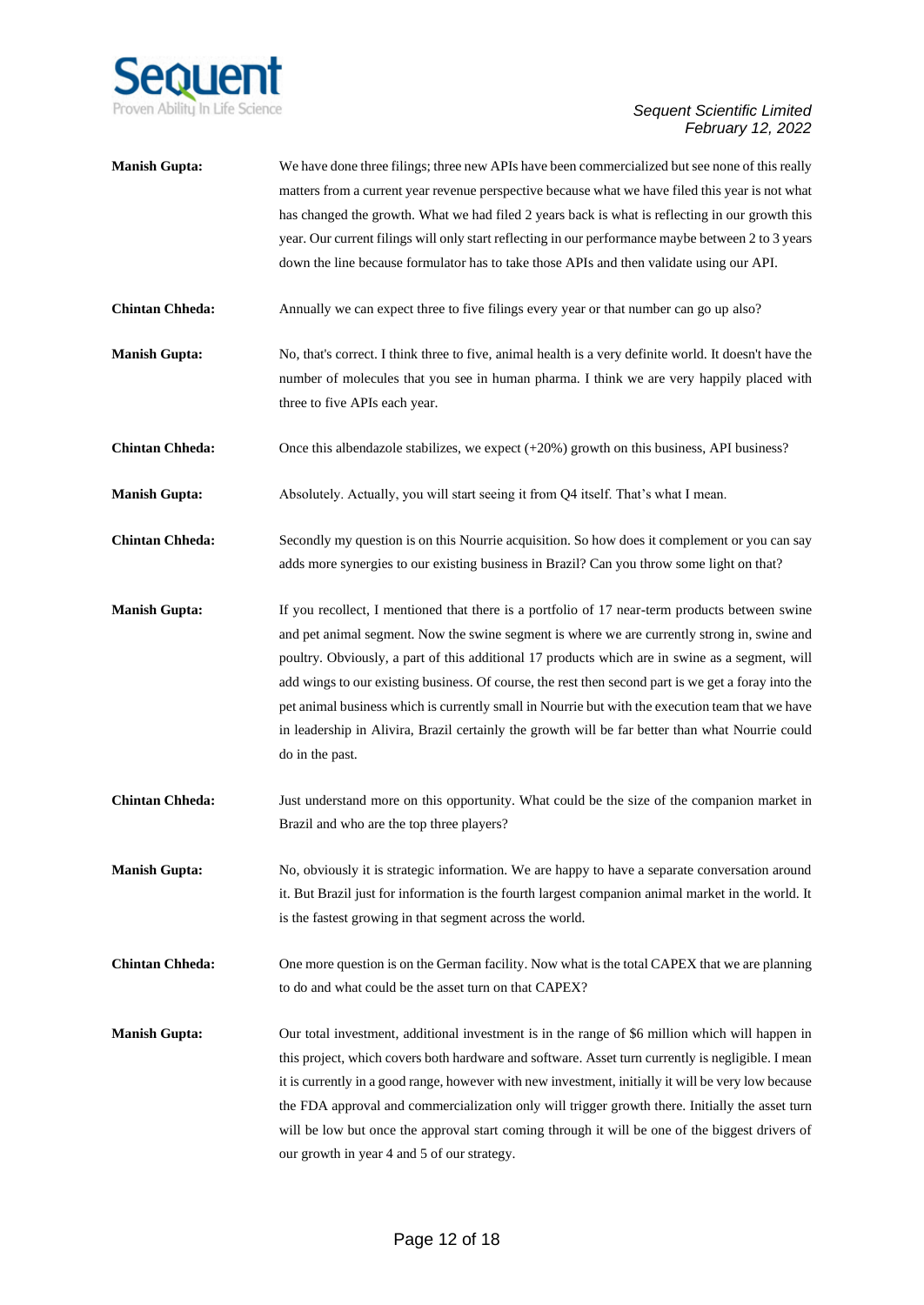

| <b>Chintan Chheda:</b> | What can be the expected tax rate for FY23 and '24?                                                                                                                                                                                                                                                                                                                                                                                                                                                                                                                                                                                                                                                                                                                                                                                                                                                                         |
|------------------------|-----------------------------------------------------------------------------------------------------------------------------------------------------------------------------------------------------------------------------------------------------------------------------------------------------------------------------------------------------------------------------------------------------------------------------------------------------------------------------------------------------------------------------------------------------------------------------------------------------------------------------------------------------------------------------------------------------------------------------------------------------------------------------------------------------------------------------------------------------------------------------------------------------------------------------|
| <b>Tushar Mistry:</b>  | It should remain within this 20% rates.                                                                                                                                                                                                                                                                                                                                                                                                                                                                                                                                                                                                                                                                                                                                                                                                                                                                                     |
| <b>Moderator:</b>      | The next question is from the line of Arvind, individual investor.                                                                                                                                                                                                                                                                                                                                                                                                                                                                                                                                                                                                                                                                                                                                                                                                                                                          |
| Arvind:                | First I have a few clarifications to your questions. First is, the new MD, CEO who is joining,<br>there is not going to be any major ESOP which is cost associated with him, right? Because the<br>way the account or the ESOP charge would see a sudden increase post the joining of new MD?<br>Would it be a right assumption that there could be a jump in the charge on the 17 million number<br>that you indicated?                                                                                                                                                                                                                                                                                                                                                                                                                                                                                                    |
| <b>Manish Gupta:</b>   | I think this is a matter of NRC to decide. I don't think we'll be able to give clarity on that because<br>once he joins, based on what NRC decides and it'll also require shareholder approvals. Once all<br>things are known to us, it will be properly accounted. But right now, we do not have any visibility<br>around that.                                                                                                                                                                                                                                                                                                                                                                                                                                                                                                                                                                                            |
| Arvind:                | Second question is WHO, you indicated that the revenues should start flowing in. Is it possible<br>to indicate it indirectly how big is WHO revenue for us? I know you don't have a direct revenue<br>so its via formulator but how big it could be? Generally, in a normalized year it is 10%-20% or<br>it is more for you?                                                                                                                                                                                                                                                                                                                                                                                                                                                                                                                                                                                                |
| <b>Manish Gupta:</b>   | No, it is not even, one precise number is very difficult to give because even we don't know that<br>but roughly about less than 10% or above 10% of our API sales might be linked to the WHO<br>supplies of albendazole.                                                                                                                                                                                                                                                                                                                                                                                                                                                                                                                                                                                                                                                                                                    |
| Arvind:                | The second question is on Brazil and Turkey. Now these are the markets which are generally<br>very volatile as far as currency is concerned. So, when we look at translated growth, in INR<br>terms; even if you do very well over there; so generally, it has a volatile impact because we have<br>seen this happening across various other companies who have exposure over there. The<br>translated growth is generally very volatile. How do you look at it because when you look at the<br>rupee-term growth how are you looking at Brazil and Turkey in that sense or even LATAM as<br>a whole I would say and Turkey? Is there any thought process on which you can help us<br>understand? I understand your business case is very strong and which I agree with you.                                                                                                                                                |
| <b>Manish Gupta:</b>   | See we obviously monitor both constant currency growth or the reported currency growth as<br>well as the local currency growth. Both for us are important growth parameters. We always have<br>a budget around it in terms of, there is a dollar peg in our internal monitoring as well and let me<br>respond to a bit more. See Brazil was extremely volatile maybe 7 or 8 or 10 years back. But if<br>you look at the last 5-year track record of Brazilian currency, once they got it right, it is more or<br>less in line with the Indian currency behavior. There is this small depreciation every year but<br>that's largely how Indian currency behaves as well against the dollar. Turkey, it is the way. It<br>used to be fairly stable but last couple of years have been volatile. Probably the volatility has<br>peaked this year. I believe there will be elections soon in Turkey and again see eventually no |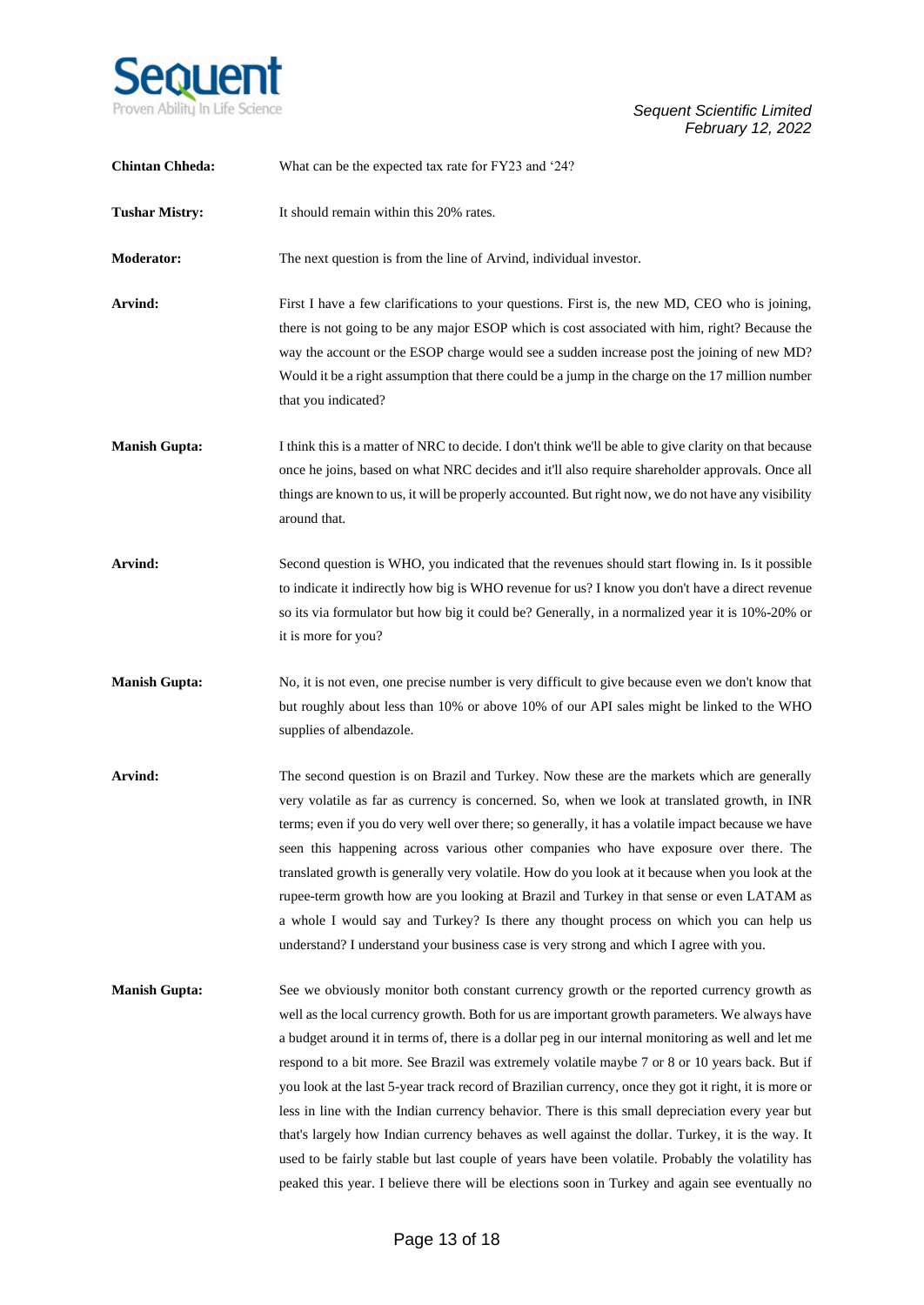

country can afford these kinds of volatilities. If you go to Turkey, you'll see it a highly throbbing economy. All in all, from monitoring and measuring performance perspective, we monitor both. Are these economies not vibrant? Answer is they are highly vibrant and consuming economies which is what is important for us. Very big animal health markets and with a long-term view I think this all balances out.

- **Arvind:** With respect to this new contract that you indicated with among the top 10 animal health with whom you start this year? Can you just remind us the nature of this contract? Why I am asking is that we were looking at using this as a base and expanding on that. Trying to add more clients or more regions etc. that was our initial thought process. Now where are we in that and what is the delay that we are seeing because of this entire disruption that has happened?
- **Manish Gupta:** Arvind, this is the second contract which we are referring to. What you are referring to is the first one which we had announced about 18 months back. This is a second contract. This is a supply agreement. It's a product which developed by us. It is our IP and it is a commercial supply agreement. While the first one which we had talked of in the past, was both a supply agreement, and also it had an element of CDMO. The one which we are talking about driving growth for FY23 is not a CDMO part of business; it is a supply agreement purely backed by our IP.
- **Arvind:** But how are we looking to build on this? Now you have two contracts over a period of 18 months which is a very good thing but from here on, how should we look at it? Can the size of the contracts grow up or can you dig deeper into this client on similar nature of contract?
- **Manish Gupta:** Absolutely, it is both. Not only the product I mean we may start with say 5 tons first year, 10 tons second year, 20 tons third year so that is one. Second is number of products getting into that contract as you build the relationship and the partners gain confidence in our supply chain  $\&$  in our ability to service. This is the only way to grow the business and that's what we are good at.
- **Arvind:** My question was when can we start seeing that impact? Because it's a long time to develop that process. Where are we in that process? I was trying to understand that.
- **Manish Gupta:** Arvind, that's why when we talk of 20% growth in our API business for the medium-term, it is all stemming from these. You forget that this year was an exception wherein we'll end up with a flattish API revenue. But otherwise, we have been consistently growing at close to 20% and we continue to maintain this forecast in the medium-term.
- **Arvind:** Just one clarification. Turkey, can you just indicate what was your average exchange rate for the quarter and where it is and how should we look at for Q4? It will help us to understand the extent of impact, sequential positive impact that we could see from there? And how to look at Q4 or current rate?
- **Tushar Mistry:** The average exchange rate for Q3 was 7.2 for the quarter. That is Turkish Lira to INR. The current levels are at around 5.5.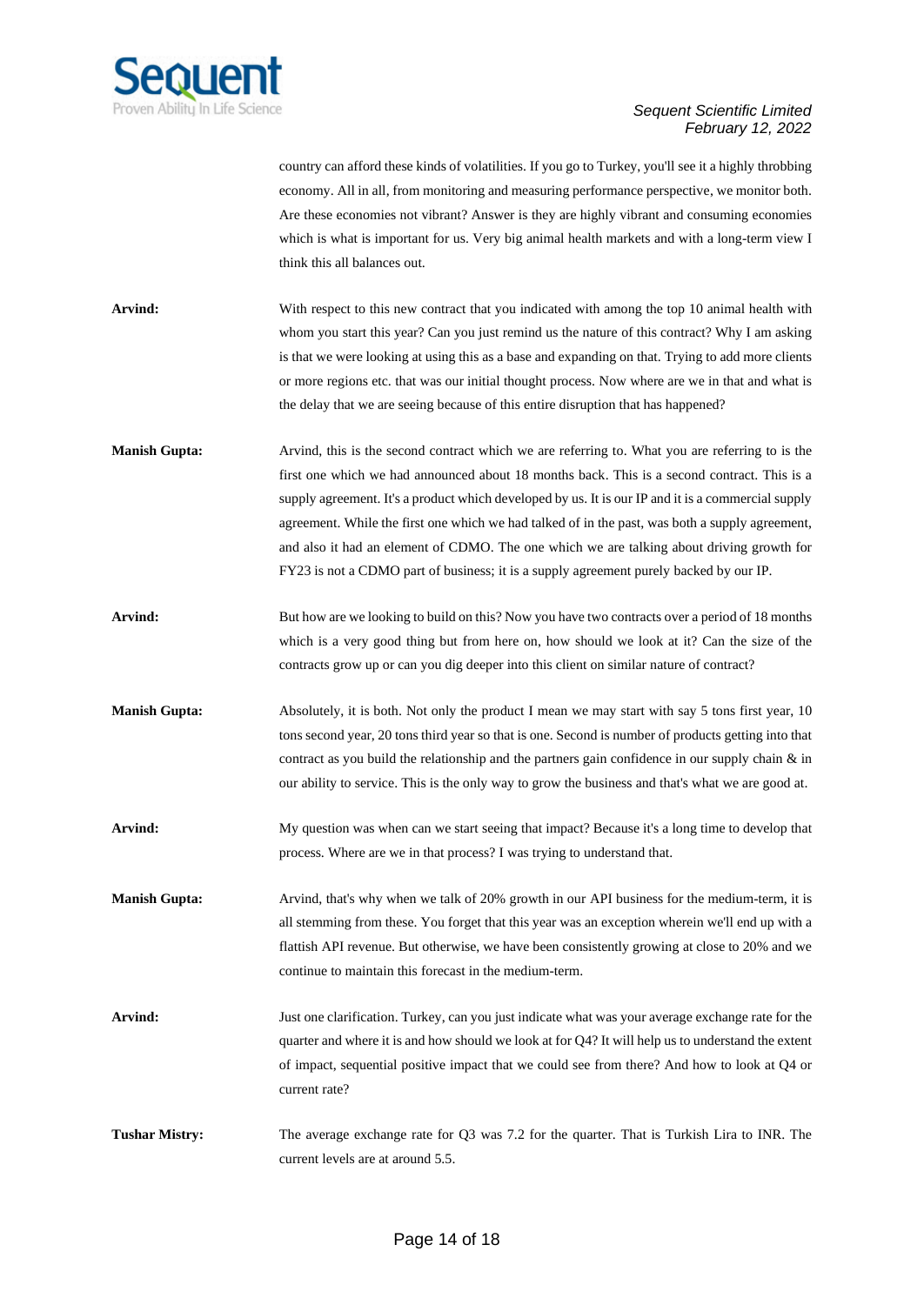

| Arvind:                | Current are 5.5 but what was the Q3? I missed that.                                                                                                                                                                                                                                                                                                                                                                                                                                                                                                                                                                                                                                                                                                                                                                                                                                                                                        |
|------------------------|--------------------------------------------------------------------------------------------------------------------------------------------------------------------------------------------------------------------------------------------------------------------------------------------------------------------------------------------------------------------------------------------------------------------------------------------------------------------------------------------------------------------------------------------------------------------------------------------------------------------------------------------------------------------------------------------------------------------------------------------------------------------------------------------------------------------------------------------------------------------------------------------------------------------------------------------|
| <b>Manish Gupta:</b>   | 7.2 for Q3.                                                                                                                                                                                                                                                                                                                                                                                                                                                                                                                                                                                                                                                                                                                                                                                                                                                                                                                                |
| Arvind:                | That is the immediate impact that we will see sequentially.                                                                                                                                                                                                                                                                                                                                                                                                                                                                                                                                                                                                                                                                                                                                                                                                                                                                                |
| <b>Tushar Mistry:</b>  | Yes. That's correct.                                                                                                                                                                                                                                                                                                                                                                                                                                                                                                                                                                                                                                                                                                                                                                                                                                                                                                                       |
| <b>Moderator:</b>      | The next question is from the line of Bhavesh Gandhi from Yes Securities.                                                                                                                                                                                                                                                                                                                                                                                                                                                                                                                                                                                                                                                                                                                                                                                                                                                                  |
| <b>Bhavesh Gandhi:</b> | First on Turkey. Now, given the local currency growth that we had so I presume we would have<br>some element of market share gain. As you alluded, competitors are facing pressure because<br>they are importers. Going forward is this sustainable or once the currency stabilizes and the<br>competition is again on its feet, we might see some of these ebbing away in terms of growth?<br>And second is on the pet's business. If you can provide an update for India and from the other<br>select geographies and when can we expect them to move the needle in terms of revenues?                                                                                                                                                                                                                                                                                                                                                   |
| <b>Manish Gupta:</b>   | Bhavesh, Turkey again let's not look into what is happening now but if you look at a 5-year<br>picture for us; it has been a consistently outperforming business that further gets strengthened<br>by what has happened in the recent past in terms of currency. I I have very strong belief that<br>Turkey will continue to outperform going forward rather than slowing down even if the others<br>get back. We have not seen the impact of that in the sense that we were carrying inventory. Their<br>struggle will be in FY23 not in FY22 as they import new products with the fresh currency rates.<br>I expect an actually a very strong performance in Turkey in FY23 and thereafter. Now coming<br>to, what was your second question?                                                                                                                                                                                             |
| <b>Bhavesh Gandhi:</b> | The pet business.                                                                                                                                                                                                                                                                                                                                                                                                                                                                                                                                                                                                                                                                                                                                                                                                                                                                                                                          |
| <b>Manish Gupta:</b>   | The pet business. So, strategically you'll see that we have chosen only three markets for pet<br>business which is India, Brazil, and Turkey. In India we launched our own products at the start<br>of the current financial year. It's not a great time to get into a new business because doctor<br>connectivity is very difficult to establish in the current environment. I expect minimum 12 to 18<br>months before it starts making meaningful contribution to our numbers as far as India is<br>concerned. Brazil, we have chosen an inorganic route. You'll see a very small delta in Q4 with<br>some reasonable numbers starting from next year. As far as Turkey is concerned, we are still<br>evaluating. The reason is simple because based on our India experience, we know establishing<br>a doctor contact or connect at this time is not so easy. We would rather wait for the environment<br>to improve before we launch. |
| <b>Bhavesh Gandhi:</b> | Just on the product supply, to the Top 10 animal health. If you can just elaborate what is the<br>nature of this contract since we own the IP, is it a combination of transfer pricing plus profit<br>share? What is the nature of the contract?                                                                                                                                                                                                                                                                                                                                                                                                                                                                                                                                                                                                                                                                                           |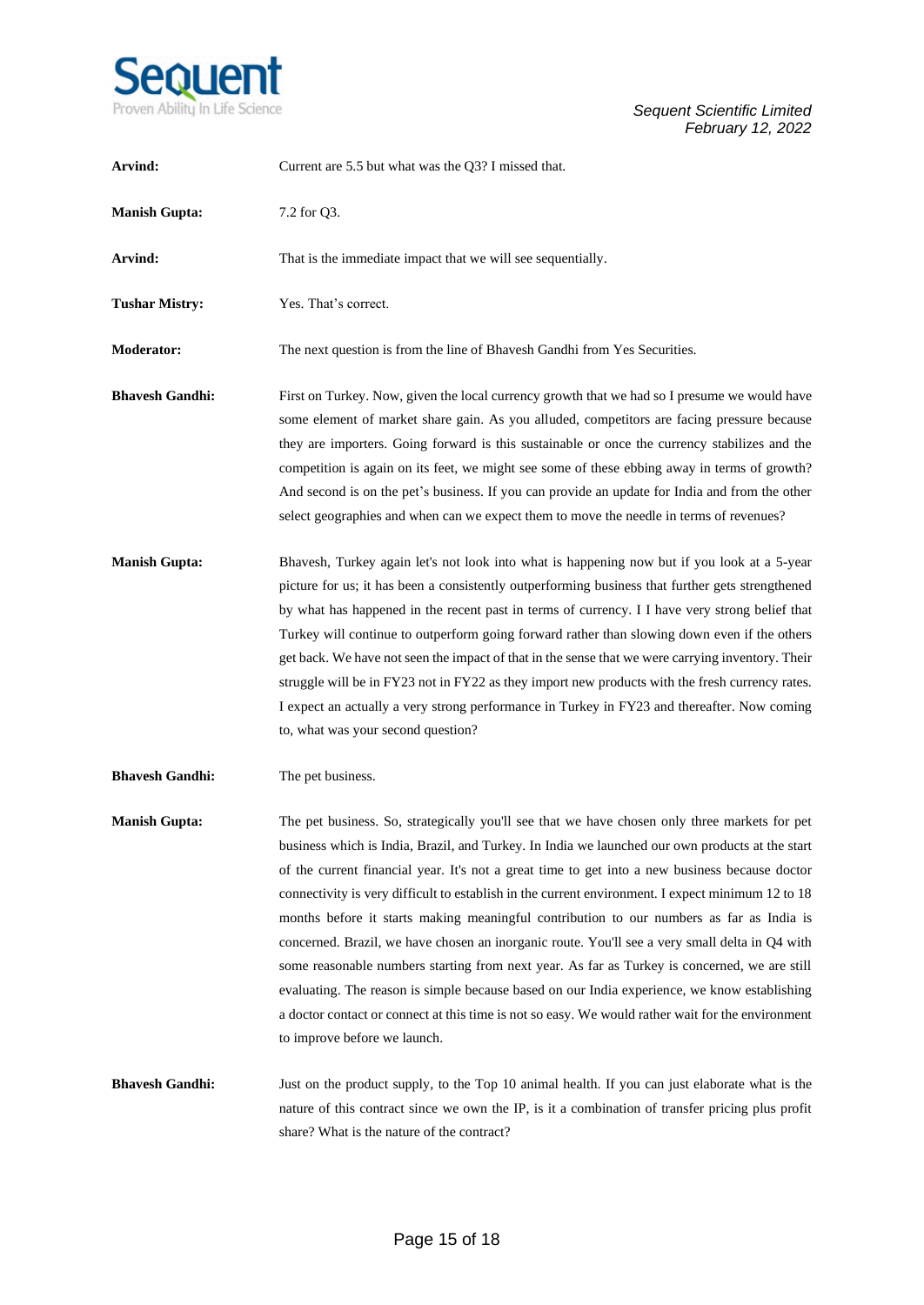

- **Manish Gupta:** No, it's a standard supply price contract. I mean there is a price with a flexibility to review the price every year in terms of if there are any cost pressures. There are certain minimum volume obligations and forecasting and all that. It's a very typical supply contract. The key in the supply contracts is when you get into their file or their regulatory approval, you are there for good unless you goof up.
- **Bhavesh Gandhi:** And just a follow up on this. So, we presume would we be the primary suppliers or just like in human pharma you have a primary and secondary backup. So where are we placed in this? Are we the primary or the secondary supplier?
- **Manish Gupta:** Bhavesh you always start because it's an old product, they are already sourcing from somebody. We start as a secondary and then you claw up to become a primary based on your superior supplies. I think the difference of course one more difference which is a little more competitive and I won't dwell into it much is that we are uniquely positioned in this molecule, given the supply chain challenges of this molecule.
- **Moderator:** The next question is from the line of Nirvan, individual investor.
- **Nirvan:** The first question is regarding the API revenues for this financial year. In the last con call, you had mentioned that you expect to end the year flattish compared to last FY. Given that 150 crores is the pending what is your confidence on that? Second is can you elaborate a little bit more on the erosion in shareholder equity due to the Turkey business? Like what kind of assets have been impaired for this erosion to happen?
- **Manish Gupta:** So, I'll answer the first and Tushar the second. As we had indicated that we will be ending the year fairly close to our last year's API numbers. We stay reasonably confident of that. Say for any logistical challenges; we should be fairly close to that number. We are fairly confident based on the current order book and the dispatches that because that's in our control. So, we are very confident of that. Say for any logistical challenges we are well-placed. Now coming to…
- **Tushar Mistry:** So, on the reduction in the net worth, first thing that we clarified that this on of our account of impairment. Impairment is a different terminology altogether. This is on account of translation of the Turkish balance sheet from Turkish Lira to INR. So, whatever is the difference in the exchange goes to the reserves and the impact of that is reduce the reserves to that extent. We don't see any impact due to impairment on this account as of now.

**Nirvan:** It is because the reserves, the valuation on the reserves have gone now.

**Tushar Mistry:** Yes. That's right.

**Nirvan:** One more follow-up question Manish. You mentioned that albendazole was 30% of your API portfolio approximately. So, if I compare the last FYQ2-Q3 API numbers with this FY numbers and considering you have dropped in 25% to 28% growth and your other API baskets. Is it fair to assume that albendazole sale had almost gone down to zero in Quarter 2-Quarter 3? And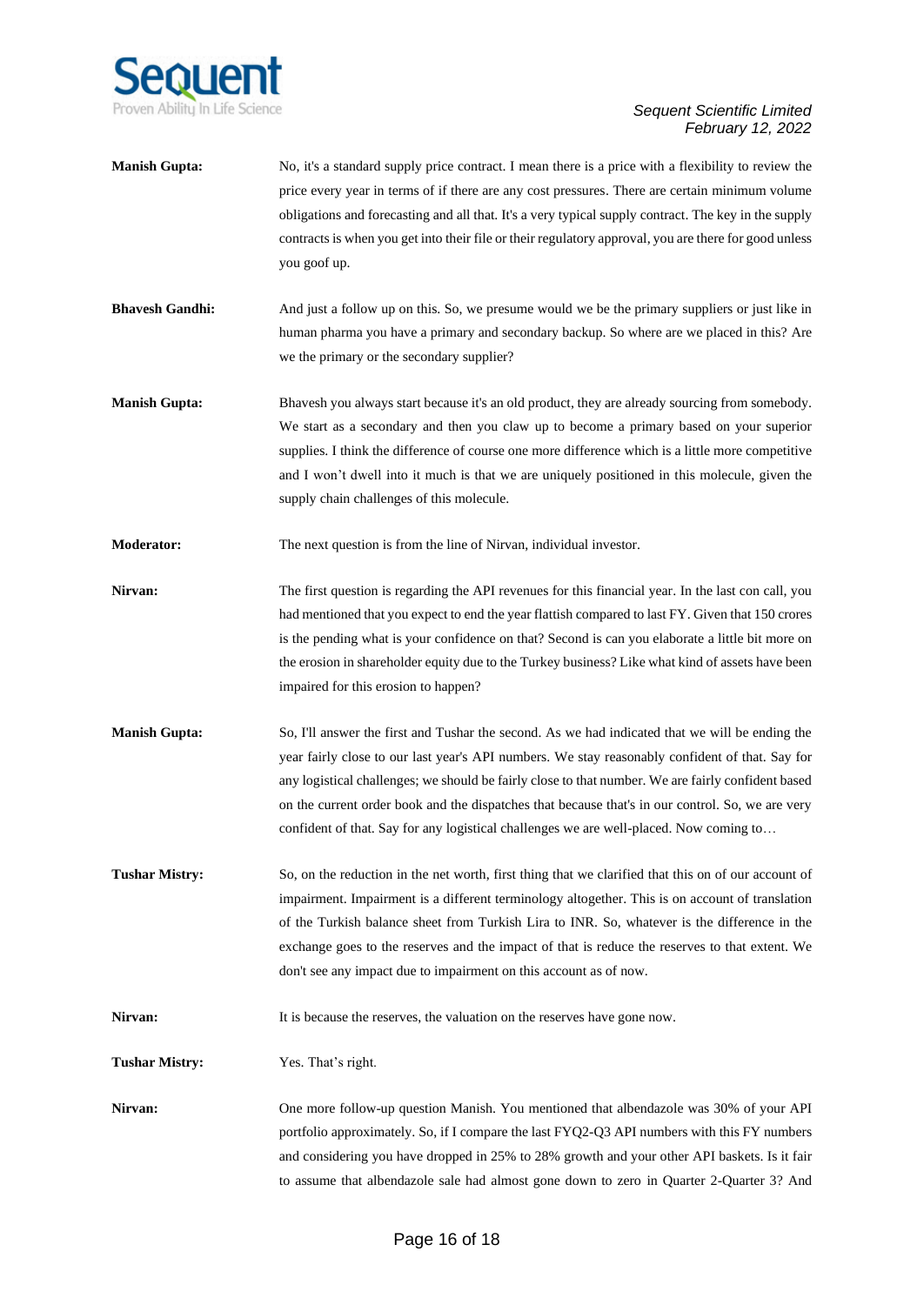

therefore, how do you see this pickup happening in Quarter 4 like are we going to come back to the full 30% value or is it going to be closer to 15%-20%? Like I'm just trying to get a sense of the scale of the comeback because in the last quarter con call also you had mentioned that you were expecting from this quarter things to improve but seems that it hasn't improved much.

**Manish Gupta:** First, I want to clarify that it has improved in Q3 and say for the logistical challenges, if you adjust that 15% odd you will see that actually there was a significant improvement in our API business but unfortunately for lack of vessels and whatnot, we could not recognize warehouse revenues. That is one. Secondly, I think problem with these numbers is you look at it quarterly and for the numbers that I am alluding to are the annual numbers. API business is a B2B business. You can't kind of replicate it on a quarter-by-quarter basis. Albendazole maybe 30% in one quarter, maybe another number in another quarter. So, look at it more holistically and whatever numbers that we are talking of are more at a full year level and not at a quarter-by-quarter level.

**Moderator:** Ladies and gentlemen we will take the last question from the line of Rajeev Venkatesh, individual investor.

- **Rajeev Venkatesh:** So, Zoetis bring our customer, they have been very vehement on the growth prospectus from China and Europe. But in our investor presentations I don't see much growth from Europe. So, I just wanted to know what is your thought process on this? My second question is on the China swine market is huge. Are we directly marketing our formulations or still supplying to the formulators there? I just wanted to know what exactly is the thought process over a period of time, especially in China?
- **Manish Gupta:** See we do not have a China strategy and we have been very clear about it. We have zero sales or exposure to China. We do buy from China of course but we don't sell anything in China. This is something wherein we actually expect Carlyle to play a role and unfortunately, obviously because of COVID we have not been able to make progress. Can we ignore China? Answer is no, it's the second largest animal health market in the world. There is something that we need to eventually play out. Coming to Europe, it's inappropriate to compare us with Zoetis because we are totally different companies. They are an innovator company. We are a generic company. They are more in pet animal segment and that's what is giving them confidence to grow there. We are more in the large animal business. That's something which is stable. There are lot of complexities around it and specially for a smaller player today right now, given the COVID scenario wherein you can't go and meet the doctors so easily, therefore our growth is challenged. As the world opens up, you will see a recovery both driven by new products as also enhanced customer connect as the years go by.

**Moderator:** Thank you. Ladies and gentlemen that was the last question for today. I now hand the conference over to the management for closing comments.

**Manish Gupta:** Thank you once again for joining this call so early that too on a Saturday morning and we do hope we have been able to answer most of your queries. If we have missed out any of your